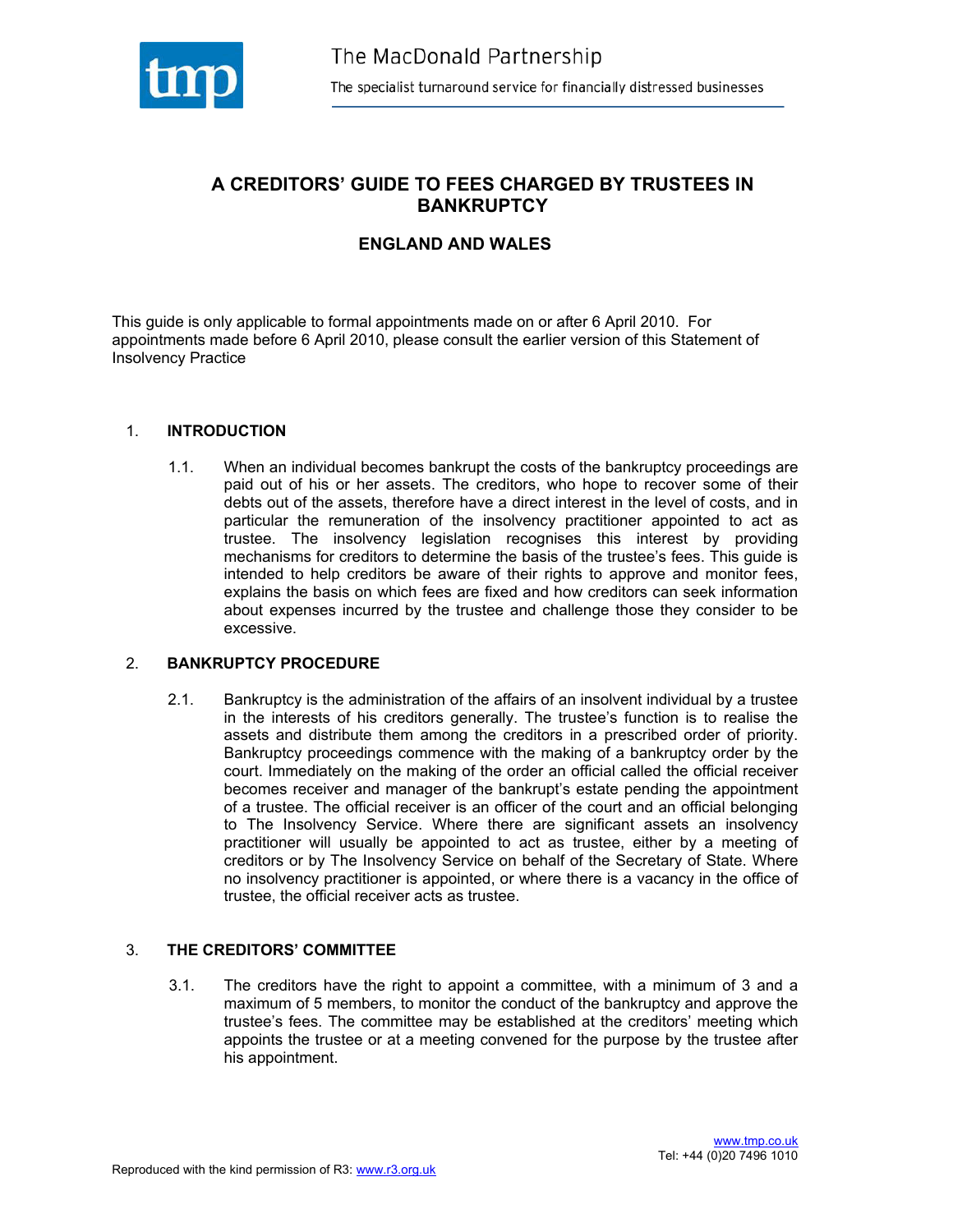

3.2. The trustee must call the first meeting of the committee within 6 weeks of its establishment (or his appointment if that is later), and subsequent meetings must be held either at dates agreed by the committee, or when a member of the committee asks for one, or when the trustee decides he needs to hold one. The trustee is required to report to the committee at least every 6 months on the progress of the bankruptcy, unless the committee directs otherwise. This provides an opportunity for the committee to monitor and discuss the progress of the insolvency and the level of the trustee's fees.

#### 4. **FIXING THE TRUSTEE'S REMUNERATION**

- 4.1. The basis for fixing the trustee's remuneration is set out in Rules 6.138 6.139 of the Insolvency Rules 1986. The Rule states that the remuneration shall be fixed either:
	- as a percentage of the value of the assets which are realised or distributed or both,
	- by reference to the time properly given by the trustee and his staff in attending to matters arising in the bankruptcy, or
	- as a set amount.

Any combination of these bases may be used to fix the remuneration, and different bases may be used for different things done by the trustee. Where the remuneration is fixed as a percentage, different percentages may be used for different things done by the trustee.

It is for the committee (if there is one) to determine on which of these bases, or combination of bases, the remuneration is to be fixed. Where it is fixed as a percentage, it is for the committee to determine the percentage or percentages to be applied. Rule 6.138 says that in arriving at its decision the committee shall have regard to:

- the complexity (or otherwise) of the case;
- any responsibility of an exceptional kind or degree which falls on the trustee in connection with the bankruptcy;
- the effectiveness with which the trustee appears to be carrying out, or to have carried out, his duties;
- the value and nature of the assets which the trustee has to deal with.
- 4.2. If there is no committee, or the committee does not make the requisite determination, the trustee's remuneration may be fixed by a resolution of a meeting of creditors. The creditors must take account of the same matters as the committee would. A resolution specifying the basis on which the trustee is to be remunerated may be taken at the meeting which appoints the trustee. If the remuneration is not fixed in any of these ways within 18 months of the trustee's appointment, it will be fixed in accordance with a scale set out in the Rules.

## 5. **REVIEW OF REMUNERATION**

Where there has been a material and substantial change in circumstances since the basis of the trustee's remuneration was fixed, the trustee may request that it be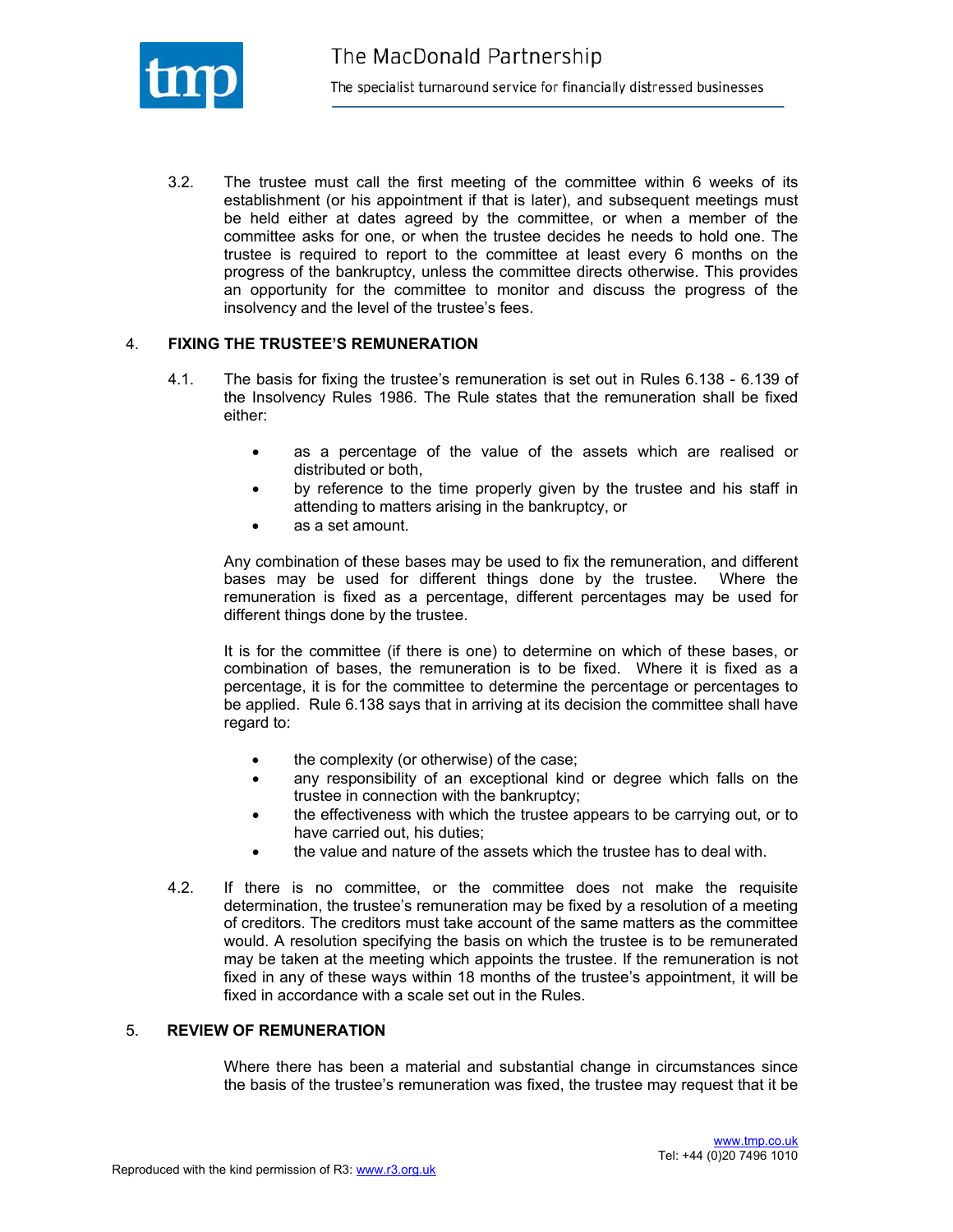

changed. The request must be made to the same body as initially approved the remuneration, and the same rules apply as to the original approval.

#### 6. **WHAT INFORMATION SHOULD BE PROVIDED BY THE TRUSTEE?**

#### **6.1 When Seeking Remuneration Approval**

- 6.1.1 When seeking agreement to his fees the trustee should provide sufficient supporting information to enable the committee or the creditors to form a judgement as to whether the proposed fee is reasonable having regard to all the circumstances of the case. The nature and extent of the supporting information which should be provided will depend on:
	- the nature of the approval being sought;
	- the stage during the administration of the case at which it is being sought; and
	- the size and complexity of the case.
- 6.1.2 Where, at any creditors' or committee meeting, the trustee seeks agreement to the terms on which he is to be remunerated, he should provide the meeting with details of the charge-out rates of all grades of staff, including principals, which are likely to be involved on the case.
- 6.1.3 Where the trustee seeks agreement to his fees during the course of the bankruptcy, he should always provide an up to date receipts and payments account. Where the proposed fee is based on time costs the trustee should disclose to the committee or the creditors the time spent and the charge-out value in the particular case, together with, where appropriate, such additional information as may reasonably be required having regard to the size and complexity of the case. The additional information should comprise a sufficient explanation of what the trustee has achieved and how it was achieved to enable the value of the exercise to be assessed (whilst recognising that the trustee must fulfill certain statutory obligations that might be seen to bring no added value for creditors) and to establish that the time has been properly spent on the case. That assessment will need to be made having regard to the time spent and the rates at which that time was charged, bearing in mind the factors set out in paragraph 4.1 above. To enable this assessment to be carried out it may be necessary for the trustee to provide an analysis of the time spent on the case by type of activity and grade of staff. The degree of detail will depend on the circumstances of the case, but it will be helpful to be aware of the professional guidance which has been given to insolvency practitioners on this subject. The guidance suggests the following areas of activity as a basis for the analysis of time spent:
	- Administration and planning
	- Investigations
	- Realisation of assets
	- Trading
	- Creditors
	- Any other case-specific matters

The following categories are suggested as a basis for analysis by grade of staff: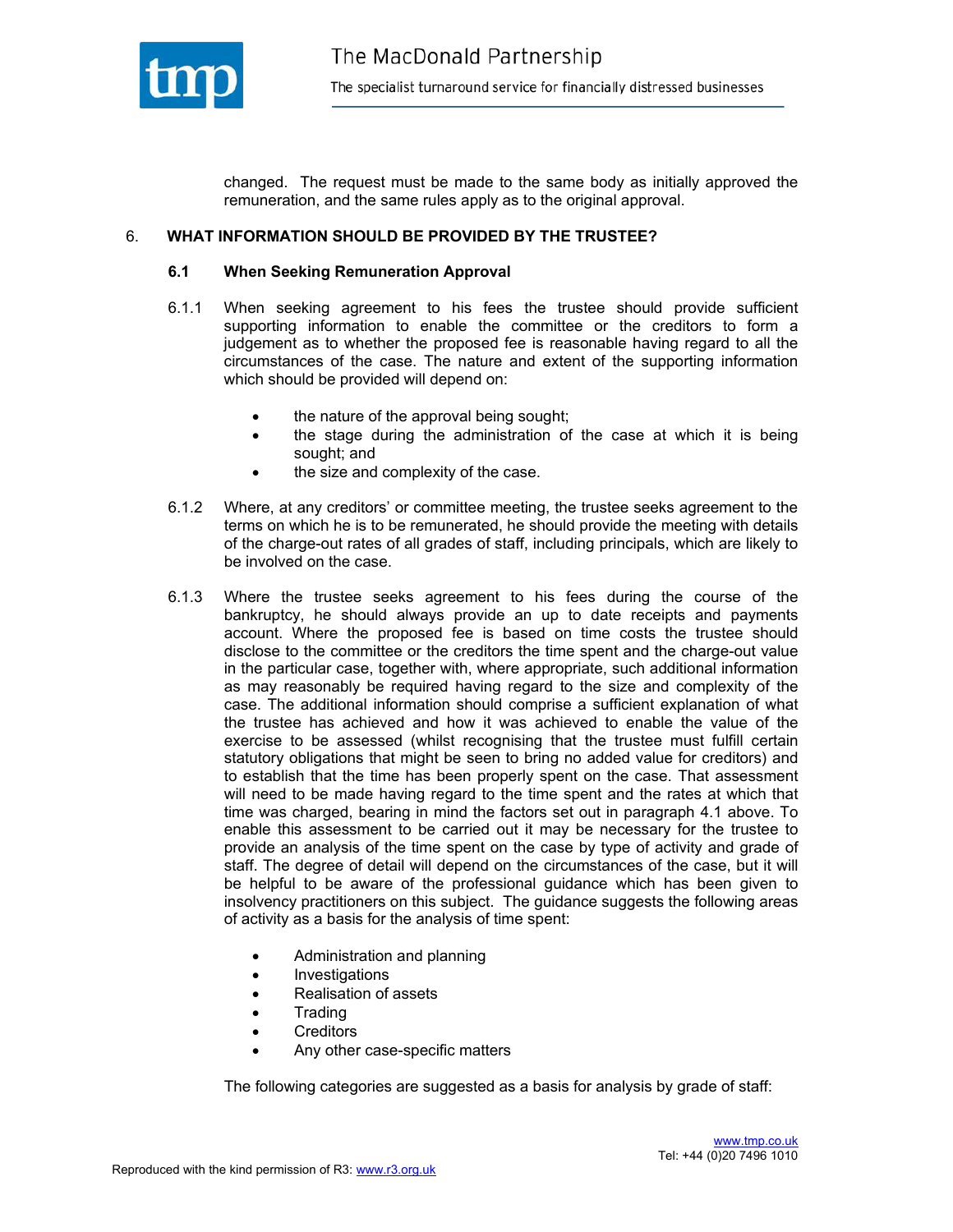

- Partner
- **Manager**
- Other senior professionals
- Assistants and support staff

The explanation of what has been done can be expected to include an outline of the nature of the assignment and the trustee's own initial assessment, including the anticipated return to creditors. To the extent applicable it should also explain:

- Any significant aspects of the case, particularly those that affect the amount of time spent.
- The reasons for subsequent changes in strategy.
- Any comments on any figures in the summary of time spent accompanying the request the trustee wishes to make.
- The steps taken to establish the views of creditors, particularly in relation to agreeing the strategy for the assignment, budgeting, time recording, fee drawing or fee agreement.
- Any existing agreement about fees.
- Details of how other professionals, including subcontractors, were chosen, how they were contracted to be paid, and what steps have been taken to review their fees.

It should be borne in mind that the degree of analysis and form of presentation should be proportionate to the size and complexity of the case. In smaller cases not all categories of activity will always be relevant, whilst further analysis may be necessary in larger cases.

6.1.4 Where the fee is charged on a percentage basis the trustee should provide details of any work which has been or is intended to be sub-contracted out which would normally be undertaken directly by a trustee or his staff.

## 6.2 **AFTER REMUNERATION APPROVAL**

Where a resolution fixing the basis of fees is passed at any creditors' meeting held before he has substantially completed his functions, the trustee should notify the creditors of the details of the resolution. When subsequently reporting to creditors on the progress of the bankruptcy, or submitting his final report, he should specify the amount of remuneration he has drawn in accordance with the resolution. Where the fee is based on time costs he also should provide details of the time spent and charge-out value to date and any material changes in the rates charged for the various grades since the resolution was first passed. He should also provide such additional information as may be required in accordance with the principles set out in paragraph 5.1.3. Where the fee is charged on a percentage basis the trustee should provide the details set out in paragraph 5.1.4 above regarding work which has been sub-contracted out.

## 6.3 **DISBURSEMENTS AND OTHER EXPENSES**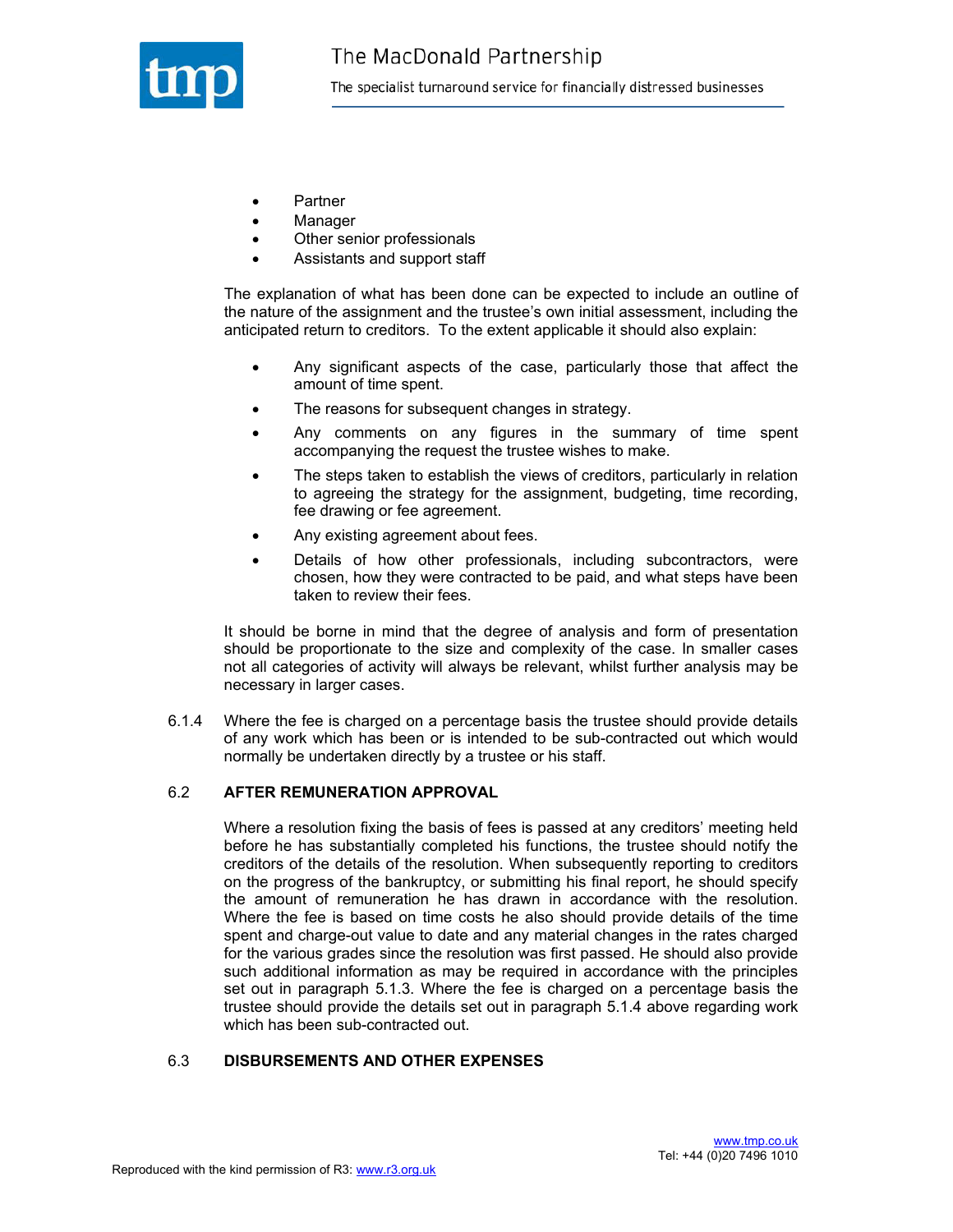

There is no statutory requirement for the committee or the creditors to approve the drawing of expenses or disbursements, but there is provision for the creditors to challenge them, as described below. Professional guidance issued to insolvency practitioners requires that, where the trustee proposes to recover costs which, whilst being in the nature of expenses or disbursements, may include an element of shared or allocated costs (such as room hire, document storage or communication facilities provided by the trustee's own firm), they must be disclosed and be authorised by those responsible for approving his remuneration. Such expenses must be directly incurred on the case and subject to a reasonable method of calculation and allocation.

## 6.4 **REALISATIONS FOR SECURED CREDITORS**

Where the trustee realises an asset on behalf of a secured creditor and receives remuneration out of the proceeds (see paragraph 11.1 below), he should disclose the amount of that remuneration to the committee (if there is one), to any meeting of creditors convened for the purpose of determining his fees, and in any reports he sends to creditors.

## 7. **PROGRESS REPORTS AND REQUESTS FOR FURTHER INFORMATION**

- 7.1 The trustee is required to send annual progress reports to creditors. The report must include:
	- details of the basis fixed for the remuneration of the trustee (or if not fixed at the date of the report, the steps taken during the period of the report to fix it);
	- If the basis has been fixed, the remuneration charged during the period of the report, irrespective of whether it was actually paid during that period (except where it is fixed as a set amount, in which case it may be shown as that amount without any apportionment for the period of the report);
	- if the report is the first to be made after the basis has been fixed, the remuneration charged during the periods covered by the previous reports, together with a description of the work done during those periods, irrespective of whether payment was actually made during the period of the report'
	- a statement of the expenses incurred by the trustee during the period of the report, irrespective of whether payment was actually made during that period;
	- a statement of the creditors' rights to request further information, as explained in paragraph 7.2, and their right to challenge the trustee's remuneration and expenses.
- 7.2 Within 21 days of receipt of a progress report (or 7 business days where the report has been prepared for the purposes of a meeting to receive the trustee's resignation) a creditor may request the trustee to provide further information about the remuneration and expenses set out in the report. A request must be in writing, and may be made either by a secured creditor, or by an unsecured creditor with the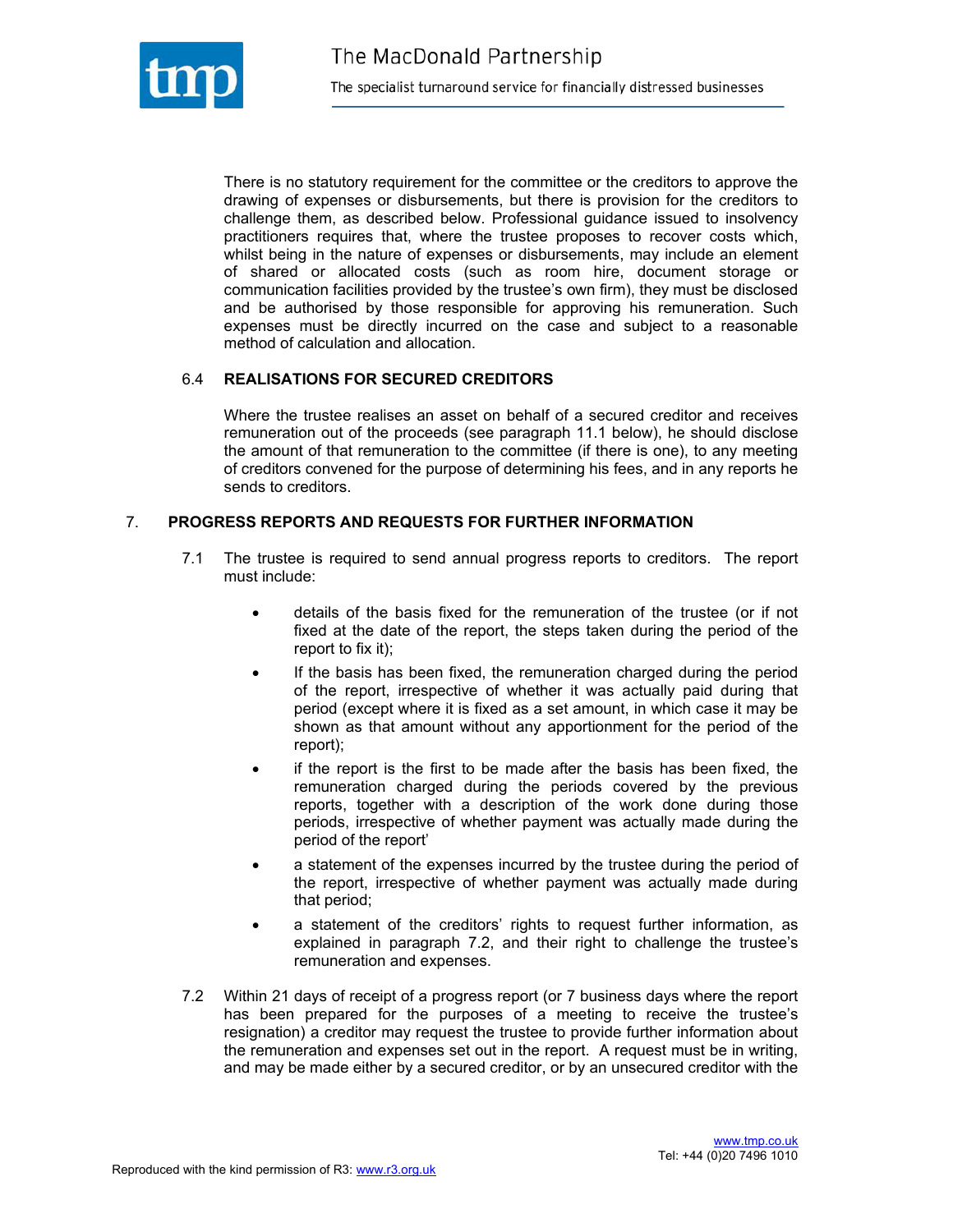

concurrence of at least 5% in value of unsecured creditors' (including himself) or the permission of the court.

- 7.3 The trustee must provide the requested information within 14 days, unless he considers that:
	- the time and cost involved in preparing the information would be excessive, or
	- disclosure would be prejudicial to the conduct of the bankruptcy or might be expected to lead to violence against any person, or
	- the trustee is subject to an obligation of confidentiality in relation to the information requested,

in which case he must give the reasons for not providing the information.

Any creditor may apply to the court within 21 days of the trustee's refusal to provide the requested information, or the expiry of the 14 days time limit for the provision of the information.

#### 8. **PROVISION OF INFORMATION – ADDITIONAL REQUIREMENTS**

The trustee must provide certain information about time spent on the case, free of charge, upon request by the bankrupt or any creditor. The information which must be provided is –

- The total number of hours spent on the case by the trustee or staff assigned to the case;
- For each grade of staff, the average hourly rate at which they are charged out;
- The number of hours spent by each grade of staff in the relevant period

The period for which the information must be provided is the period from appointment to the end of the most recent period of six months reckoned from the date of the trustee's appointment, or where he has vacated office, the date that he vacated office.

The information must be provided within 28 days of receipt of the request by the trustee, and requests must be made within two years from vacation of office.

## 9. **WHAT IF A CREDITOR OR THE BANKRUPT IS DISSATISFIED?**

9.1 Except in cases where there is a committee it is the creditors as a body who have authority to approve the trustee's fees. To enable them to carry out this function they may require the trustee to call a creditors' meeting. In order to do this at least ten per cent in value of the creditors must concur with the request, which must be made to the trustee in writing.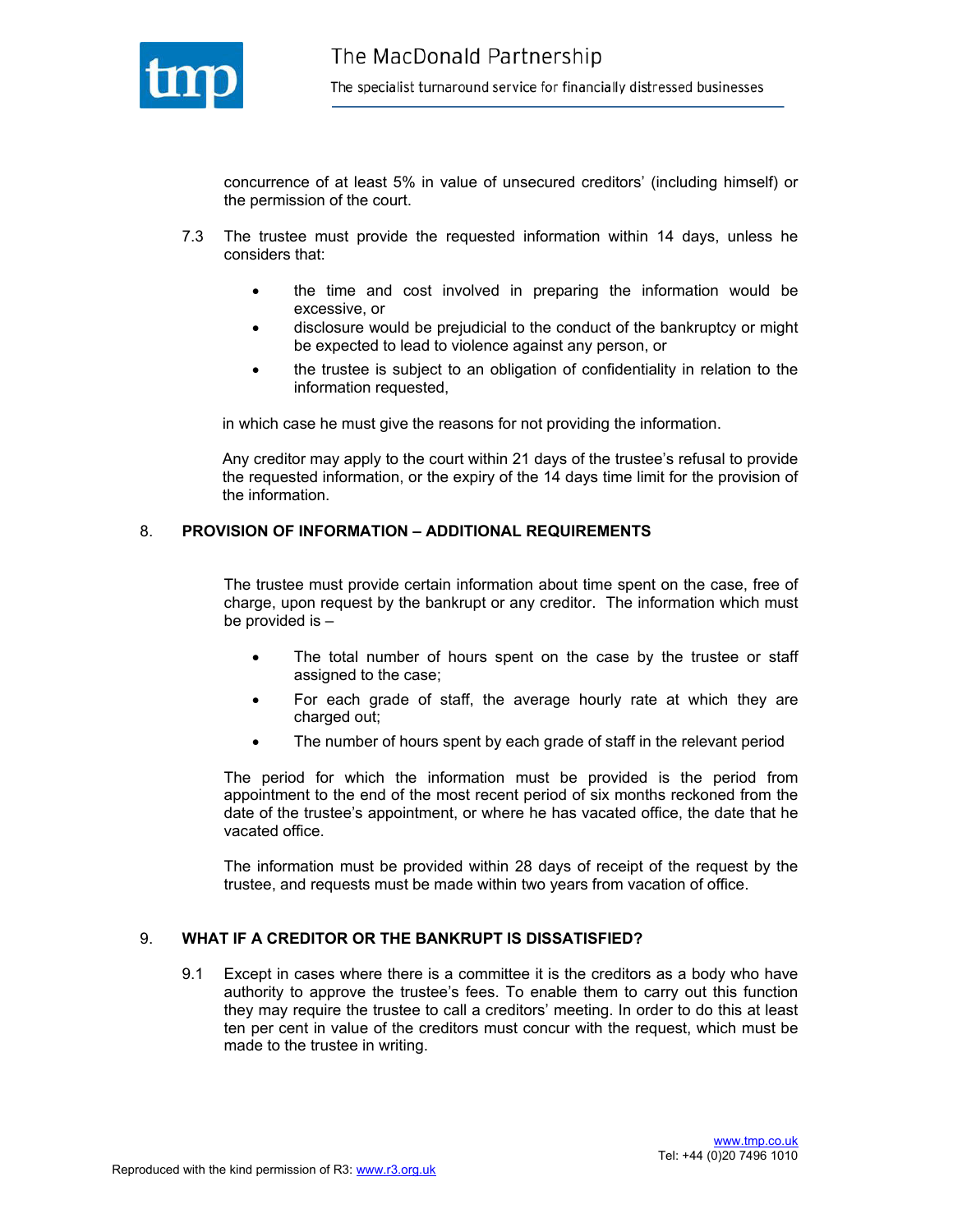

- 9.2 If a creditor believes that the trustee's remuneration is too high, the basis is inappropriate, or the expenses incurred by the liquidator are in all the circumstances excessive he may, provided certain conditions are met, apply to the court.
- 9.3 Application may be made to the court by any secured creditor, or by any unsecured creditor provided at least 10 per cent in value of unsecured creditors (including himself) agree, or he has the permission of the court. Any such application must be made within 8 weeks of the applicant receiving the trustee's progress report in which the charging of the remuneration or incurring of the expenses in question is first reported (see paragraph 7.1 above). If the court does not dismiss the application (which it may if it considers that insufficient cause is shown) the applicant must give the trustee a copy of the application and supporting evidence at least 14 days before the hearing.
- 9.4 If the court considers the application well founded, it may order that the remuneration be reduced, the basis be changed, or the expenses be disallowed or repaid. Unless the court orders otherwise, the costs must be paid by the applicant and not out of the bankrupt's assets.
- 9.5 The bankrupt also has the right to challenge the trustee's remuneration or expenses.

## 10. **WHAT IF THE TRUSTEE IS DISSATISFIED?**

10.1 If the trustee considers that the remuneration fixed by the committee is insufficient or that the basis used to fix it is inappropriate he may request that the amount or rate be increased, or the basis changed, by resolution of the creditors. If the trustee considers that the remuneration fixed by the committee or the creditors or in accordance with the statutory scale is insufficient or that the basis used to fix it is inappropriate, he may apply to the court for the amount or rate to be increased or the basis changed. If he decides to apply to the court he must give at least 14 days' notice to the members of the committee and the committee may nominate one or more of its members to appear or be represented at the court hearing. If there is no committee, the trustee's notice of his application must be sent to such of the creditors as the court may direct, and they may nominate one or more of their number to appear or be represented. The court may order the costs to be paid out of the assets.

#### 11. **OTHER MATTERS RELATING TO FEES**

- 11.1 Where the trustee realises assets on behalf of a secured creditor he is entitled to be remunerated out of the proceeds of sale in accordance with a scale set out in the Rules. Usually, however, the trustee will agree the basis of his fee for dealing with charged assets with the secured creditor concerned.
- 11.2 Where joint trustees are appointed it is for them to agree between themselves how the remuneration payable should be apportioned. Any dispute between them may be referred to the court, the committee or a meeting of creditors.